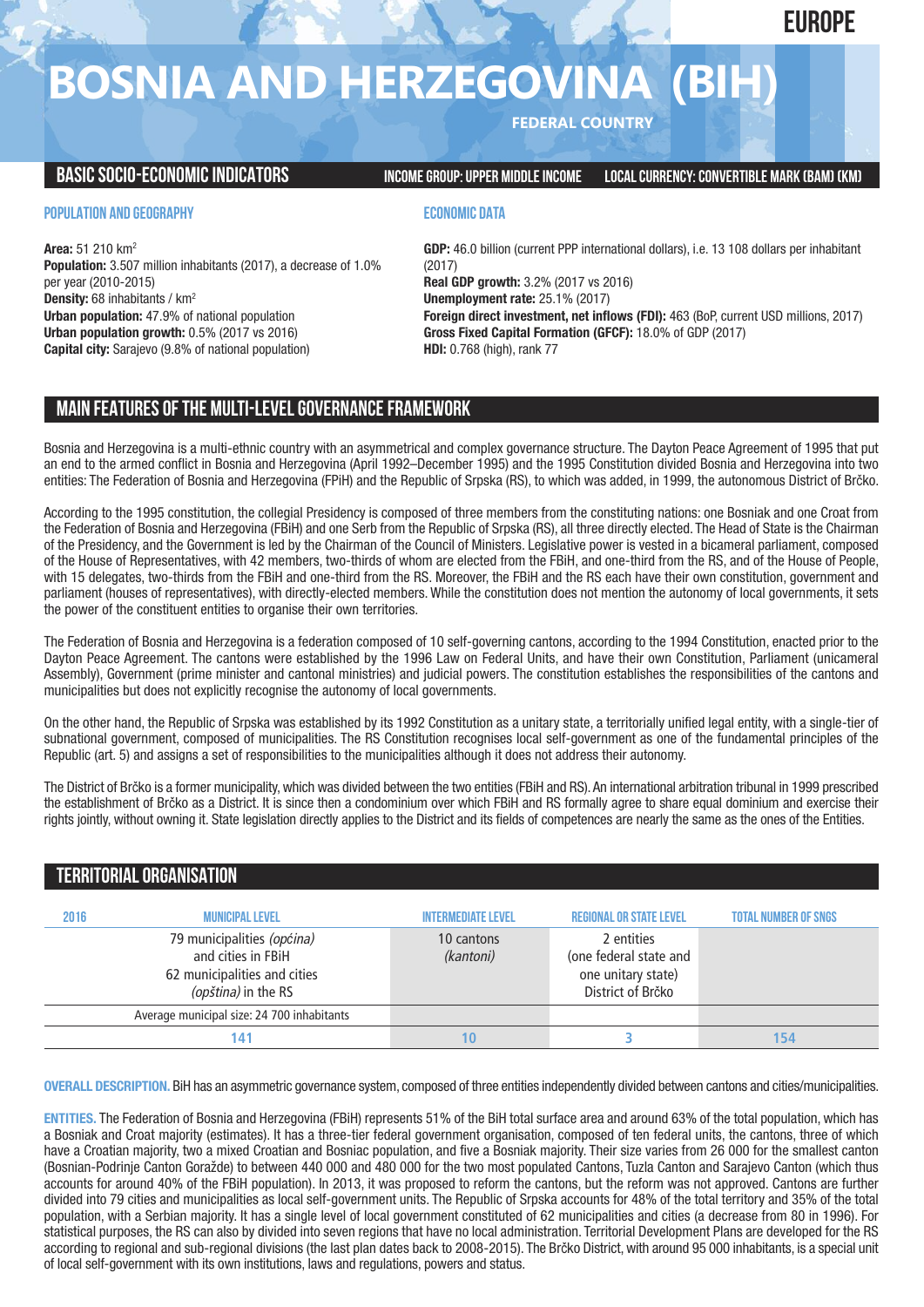**CANTONAL LEVEL.** In FBiH, cantons are headed by a premier (*premijer*), assisted by cantonal ministries and agencies. Cantons all have specific laws so as to ensure equality amongst citizens from various ethnicities.

**MUNICIPAL LEVEL.** Municipalities usually consist of an urban area and its surrounding villages and rural areas. Cities are defined as municipalities with more than 30 000 inhabitants, and an urban core with at least 10 000 inhabitants.They amalgamate and co-ordinate policies among urban municipalities (in RS, since 2016, cities are distinct entities which cannot be composed of municipalities). In 2013 (last census), there were 17 cities in total in all BiH, and four cities with more than 100 000 inhabitants. While the average municipal size can be estimated at around 25 000 inhabitants, municipalities range from small municipalities of around 1 000 inhabitants to larger ones of around 125 000 inhabitants. Sarajevo is both the FBiH and federal capital, while Banja Luka is the de facto capital of RS. Sarajevo is situated both in the FBiH and RS, distributed on both sides of the internal boundary called the Inter-Entity Boundary Line (IEBL), which led to the development of a new urban area in East Sarajevo specifically based in the RS. The urban area of Sarajevo counted around 343 000 inhabitants in 2017, but it encompasses more than 555 000 inhabitants if Sarajevo Canton, East Sarajevo and nearby municipalities are included. Municipalities and cities all have municipal assemblies, and local executive power is vested in the mayor. Municipal councillors and the mayor are both elected by direct universal suffrage for four years. In addition, local governments are governed according to each entity's constitution, which provide for different competences and local autonomy. In 2018, the government of FBiH submitted a draft law to the national parliament in order to establish seven new cities within the FBiH that currently hold the status of municipalities.

# **SUBNATIONALGOVERNMENT RESPONSIBILITIES**

The Constitution of BiH provides that the Entities have powers in all areas not expressly attributed to the Federal Government, which is responsible in all matters regarding the sovereignty of the nation. According to the FBiH constitution, the cantons are competent in all areas that are not expressly attributed to the entity of FBiH, although they share some responsibilities. The constitution also lists several competencies that are specifically assigned to the cantons, and provides the legal grounds for the attribution of power to municipalities (further specified by each canton through laws on local self-governments), including the possibilities for the cantons to delegate specific responsibilities to the latter (e.g. education, culture, tourism, local business and charitable activities). This delegation of responsibilities is mandatory when most of the population in a municipality is from a different ethnicity from that of the canton. In the RS, local governments have both exclusive and shared competences. Municipalities have exclusive competences in all fields of local interest, and their shared competences encompass pre-elementary, primary and secondary education, health, public safety, civil affairs registry, culture, urban planning, trade, tourism and local media.

#### **Main responsibilitysectors and sub-sectors**

|                                          | <b>CANTONAL LEVEL (FBIH)</b>                                                          | <b>MUNICIPAL LEVEL</b>                                                                                                                       |                                                                                                                                 |  |
|------------------------------------------|---------------------------------------------------------------------------------------|----------------------------------------------------------------------------------------------------------------------------------------------|---------------------------------------------------------------------------------------------------------------------------------|--|
|                                          |                                                                                       | <b>FBIH</b>                                                                                                                                  | <b>RS</b>                                                                                                                       |  |
| 1. General public<br>services            |                                                                                       | Assessment of the implementation of policies in healthcare,<br>social welfare, education, culture and sport                                  | Civic affairs registry;<br>Management of natural resources                                                                      |  |
| 2. Public order<br>and safety            | Police forces                                                                         | Advisory role regarding public order and safety of<br>people and property; Recovery from natural disasters                                   | Firefighting;<br><b>Municipal police</b>                                                                                        |  |
| 3. Economic affairs<br>/transports       | Cantonal tourism policy                                                               | Economic development and employment;<br>Maintenance of local roads and bridges;<br>Public car parks;<br>Local public transport               | Trade and tourism; Employment;<br>Local roads and streets:<br>Gas supply                                                        |  |
| 4. Environmental protection              | Environmental policy                                                                  | Parks; Wastewater treatment; Solid waste disposal                                                                                            | Environmental protection; Sanitation                                                                                            |  |
| 5. Housing and<br>community<br>amenities | Housing policy; Land-use;<br><b>Building regulations</b><br>for residential buildings | Spatial Planning; Urban and implementation plans;<br>Zoning; Housing policies and construction;<br>Cemeteries: Street lighting: Water supply | Spatial, urban and regulation plans;<br>Land-use planning; Construction sites;<br>Regulations on building and business premises |  |
| 6. Health                                | <b>Health policy</b>                                                                  | Public hygiene                                                                                                                               | Healthcare centres; Public health (geriatric centres)                                                                           |  |
| 7. Recreation.<br>culture & religion     | Development and implementation<br>of cultural policy                                  | Management of cultural institutions;<br>Construction of cultural and sport facilities                                                        | Theatres and galleries; Sport and culture halls                                                                                 |  |
| 8. Education                             | Development of educational policy                                                     | Pre-school educational policy; Public institutions<br>for preschool education and elementary<br>educational institutions                     | Preschool, primary and secondary schools                                                                                        |  |
| 9. Social protection                     | Social welfare policy                                                                 |                                                                                                                                              | Centres for social work                                                                                                         |  |

# **SUBNATIONAL, STATE AND LOCAL GOVERNMENT FINANCE**

| Scope of fiscal data: municipal level only in RS and FBiH. Fiscal data for the Entities and the cantons are not included. | <b>SNA 2008</b> | Availability of fiscal data:<br><b>LOW</b> | Quality/reliability of fiscal data<br><b>Medium</b> |
|---------------------------------------------------------------------------------------------------------------------------|-----------------|--------------------------------------------|-----------------------------------------------------|
|---------------------------------------------------------------------------------------------------------------------------|-----------------|--------------------------------------------|-----------------------------------------------------|

**GENERAL INTRODUCTION.** The central government in BiH is relatively weak regarding its fiscal powers compared to the two entities of FBiH and RS. In FBiH, the bulk of fiscal power lies in the cantons, while it lies in the entity in RS. Each entity has its own Ministry of Finance and laws concerning financial and fiscal rules. SNG finance is regulated by the Law on Public Revenue allocation in FBiH, and the Law on the Budget System in RS. Local governments in each entity are therefore evolving in two different subsystems and is treated differently. A series a laws were adopted in the RS in 2015-2016 regarding the local government system, including the Law on Amendments to the Law on property rights (2015), the Law on Amendments to the Law on Income Tax (2015), the Lawon Preschool Education (2015), the Law on Fiscal Responsibility (2015), the Law on Territorial Organisation (amended several times between 2012 and 2016), and the new Law on Property Tax (2015). The new Law on self-government passed in 2016 organised the tasks of legal representation of local governments before courts regarding property and legal disputes on the collection of tax revenue, fees and charges.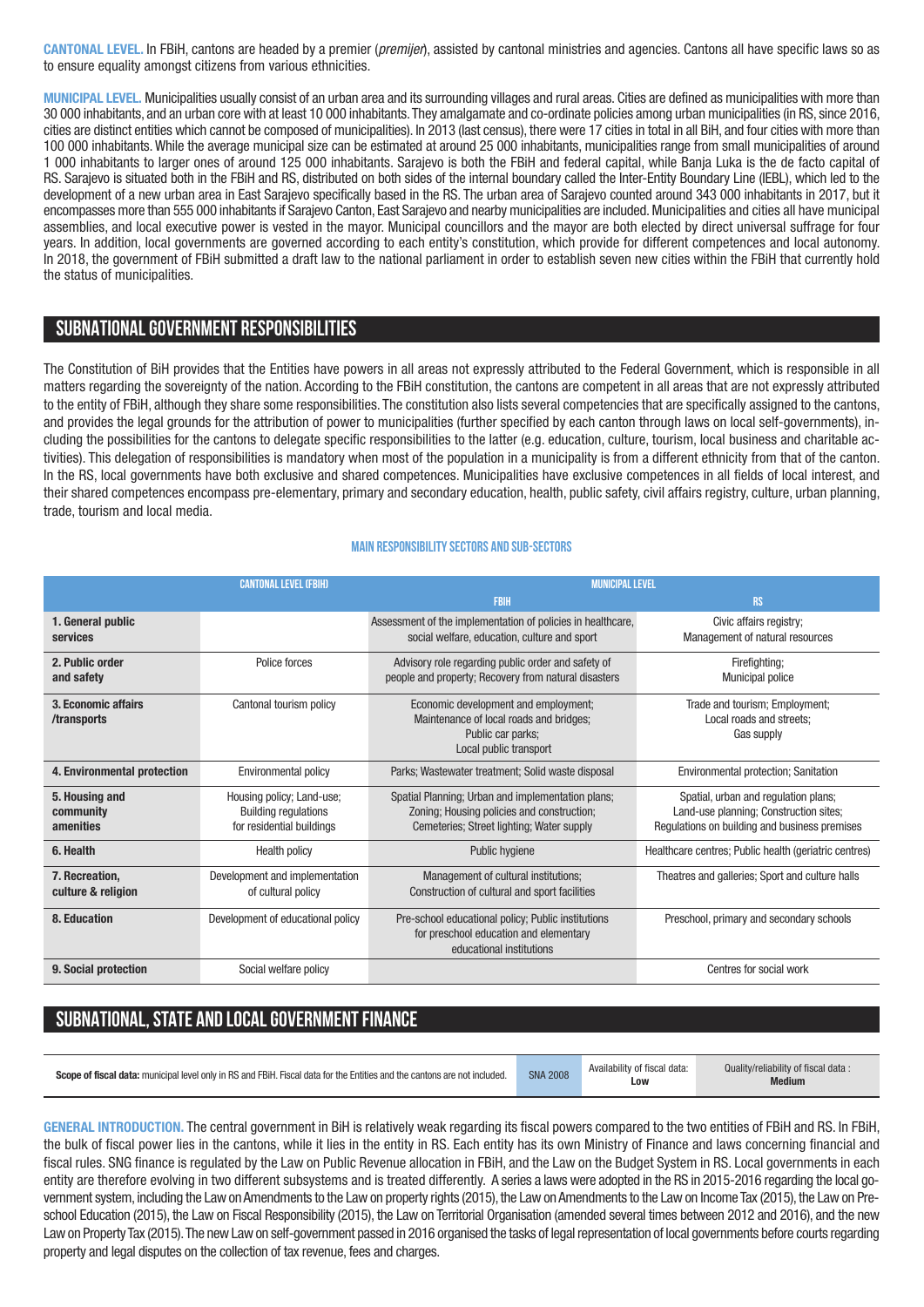# **EUROPE**

# **BOSNIA AND HERZEGOVINA (BIH)**

**FEDERAL COUNTRY**

## **SUBNATIONAL GOVERNMENT EXPENDITURE BY ECONOMIC CLASSIFICATION**

| 2016                            | <b>DOLLARS PPP / INH.</b> | % GDP | % SNG EXPENDITURE |                   | % GENERAL GOVERNMENT EXPENDITURE<br><b>(SAME EXPENDITURE CATEGORY)</b> |       |
|---------------------------------|---------------------------|-------|-------------------|-------------------|------------------------------------------------------------------------|-------|
| <b>Total expenditure</b>        | 547                       | 4.5%  | 100%              |                   |                                                                        |       |
| Inc. current expenditure        | 435                       | 3.6%  | 79.5%             | Total expenditure | 10.8%                                                                  |       |
| Staff expenditure               | 170                       | 1.4%  | 31.1%             |                   |                                                                        |       |
| Intermediate consumption        | 115                       | 0.9%  | 20.9%             |                   | 12.7%                                                                  |       |
| Social expenditure              | 55                        | 0.5%  | 10.0%             | Staff expenditure |                                                                        |       |
| Subsidies and current transfers | 87                        | 0.7%  | 15.9%             |                   |                                                                        |       |
| Financial charges               | 9                         | 0.1%  | 1.7%              | Social benefits   | 2.8%                                                                   |       |
| Others                          |                           | 0.0%  | $0.0\%$           |                   |                                                                        |       |
| Incl. capital expenditure       | 112                       | 0.9%  | 20.5%             | Direct investment |                                                                        |       |
| Capital transfers               | 39                        | 0.3%  | 7.0%              |                   |                                                                        | 24.9% |
| Direct investment (or GFCF)     | 74                        | 0.6%  | 13.4%             | 0%                | 20%<br>10%                                                             | 30%   |

**EXPENDITURE.** TSNG expenditure levels as a share of total expenditure and GDP in BiH are relatively low compared to the EU28 average (respectively 33.4% and 15.5% in 2016). Current expenditure represents 79.5% of SNG total expenditure, among which staff expenditure accounts for 31% of SNG expenditure, and SNG investment 13%.

**DIRECT INVESTMENT.** Direct investment by SNGs accounted for 0.6% of GDP and 24.9% of public investment in BiH in 2016. Local investment in FBiH was substantially affected by the 2008 financial crisis (prior to the crisis, it represented about one-third of all public investment in the federation, dropping to 11% in 2013). The situation has reversed since 2015, and local investment increased to 42% of public investment in the federation. Similarly, local investment in RS accounted for 78% of total public investment in 2008 and decreased significantly until 2015, to account for less than 20% of total public investment. Municipal investment aims to extend basic services, especially to rural areas.

## **SUBNATIONALGOVERNMENTEXPENDITURE BYFUNCTIONALCLASSIFICATION – COFOG**

SNG spending allocation varies according to each entity, but overall BiH municipalities and cities tend to spend a large share of their budget on general public services, much more than their EU counterparts, as well as on subsidies to municipal utilities. Local financing of basic services relies primarily on funds from local tariffs and fees determined locally, and therefore service delivery is very uneven across cities and municipalities in particular regarding waste, water, roads and sanitation.



## **SUBNATIONALGOVERNMENT REVENUE BYCATEGORY**



**OVERALL DESCRIPTION.** Shared tax revenue represent the most important source of SNG revenue in BiH. They are collected by the central level and then divided between the State, the entities and the Brčko District according to a formula stated in the Law on Indirect Taxation in BiH. Then, the allocation of indirect taxes within each entity, as well as the regulation of local taxes, are regulated by each entity's legislation. Communal fees and charges account for another significant part of local revenue. In 2016, tax revenues accounted for 57% of SNG total revenue followed by tariffs and fees with 28.3% while property income (revenue from assets) accounted for 3.1% of SNG total revenue.